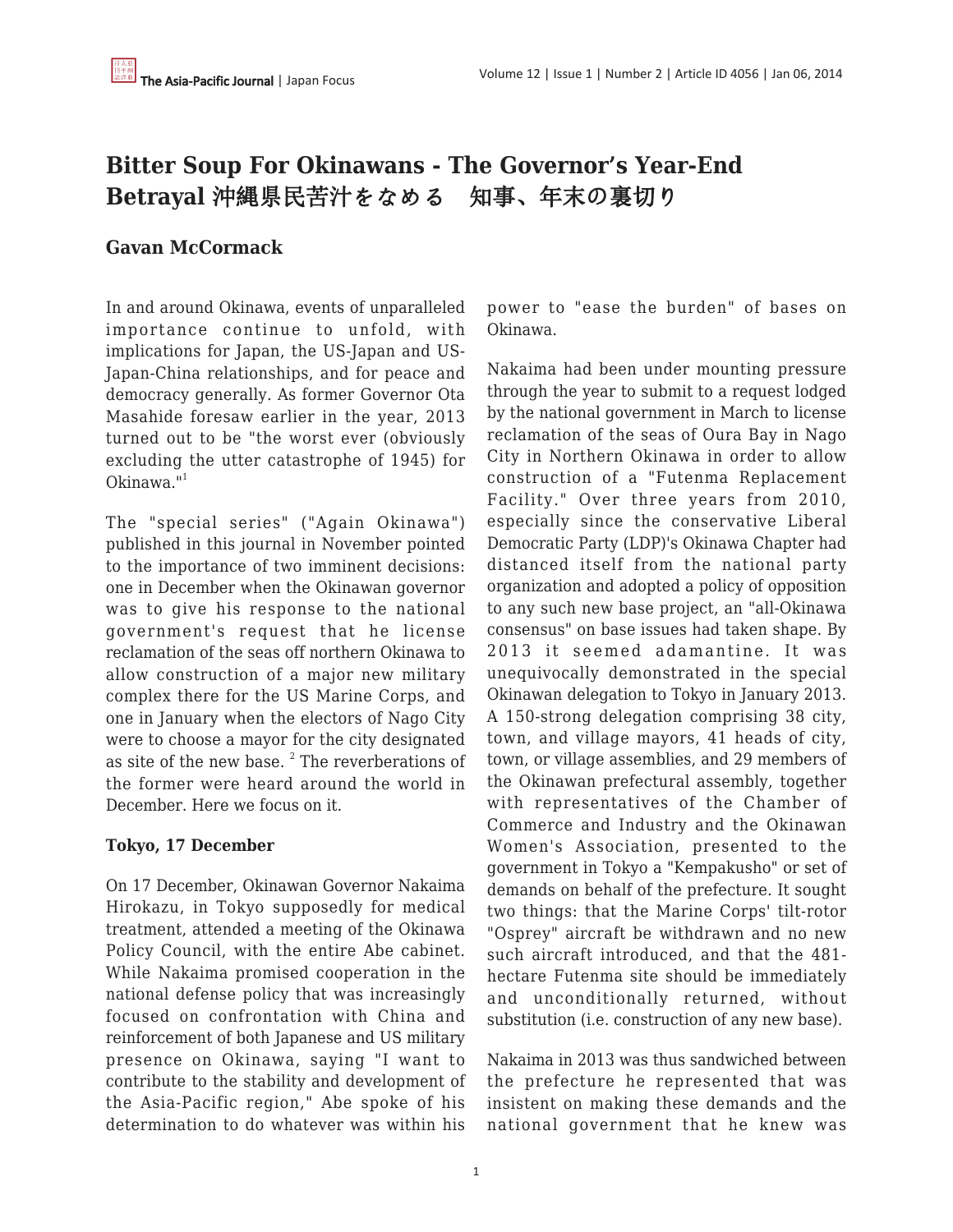

determined to reject them. Before the year was out he knew he would have to make a choice.

Meeting in Tokyo with the Prime Minister and Cabinet in the Okinawa Policy Council on 17 December, Nakaima presented a series of requests on behalf of the prefecture. The meeting, including remarks by three members of the cabinet and by Prime Minister Abe as well as Nakaima's submission, took a mere 18 minutes.<sup>3</sup> Nakaima asked for the following:

1) that operations within Futenma Marine Air Station, located in the middle of Ginowan City, be terminated within five years and the base land be returned to Japan;

2) that the Marine Corps' Makiminato logistics base (Camp Kinser) be returned to Japan within seven years;

3) that the Status of Forces Agreement (SOFA) granting virtual extraterritorial privilege to US military personnel be revised to allow at least some on-site environmental inspection of bases;

4) that some (around half) of the projected 24 Osprey tiltrotor aircraft in process of deployment to Okinawa be diverted to mainland bases;

5) that the national government approve a requested block allocation to Okinawa of 340.8 billion yen for fy 2014 and make commitment to further, continuing economic assistance to the prefecture including specifically construction of a "railway" and positive consideration to the candidacy of Okinawa as site for "Special Comprehensive Tourism Facilities Zone."



**Okinawa Governor Nakaima (right) and Prime Minister Abe meet at the prime minister's official residence, 17 December 2013**

The Nakaima submission was unprecedented. It had been compiled not only without consultation with the representative Okinawan institutions, but in major respects in opposition to policies established by them which he himself had stated and restated many times. Henoko was the key issue on everyone's mind as the clock ticked towards year's end. A gulf separated Tokyo and Naha on this issue. While Abe and his government had made repeated pledges to the government in Washington that the project would go ahead, Nakaima from 2010 had kept repeating that he was committed to kengai isetsu (relocation of Futenma elsewhere in Japan), and that the Henoko construction project was "virtually impossible." To the national government's threat that Futenma would become a permanent fixture unless Henoko construction went ahead, he had responded that the very act of imagining or giving voice to the thought of Futenma becoming a permanent fixture was "a kind of decadence.<sup>"4</sup>

In December 2013 Henoko was plainly the key issue. Nakaima had promised his response around year's end, yet yet neither the Prime Minister nor Governor Nakaima before the Okinawa Policy Council did not so much as mention it.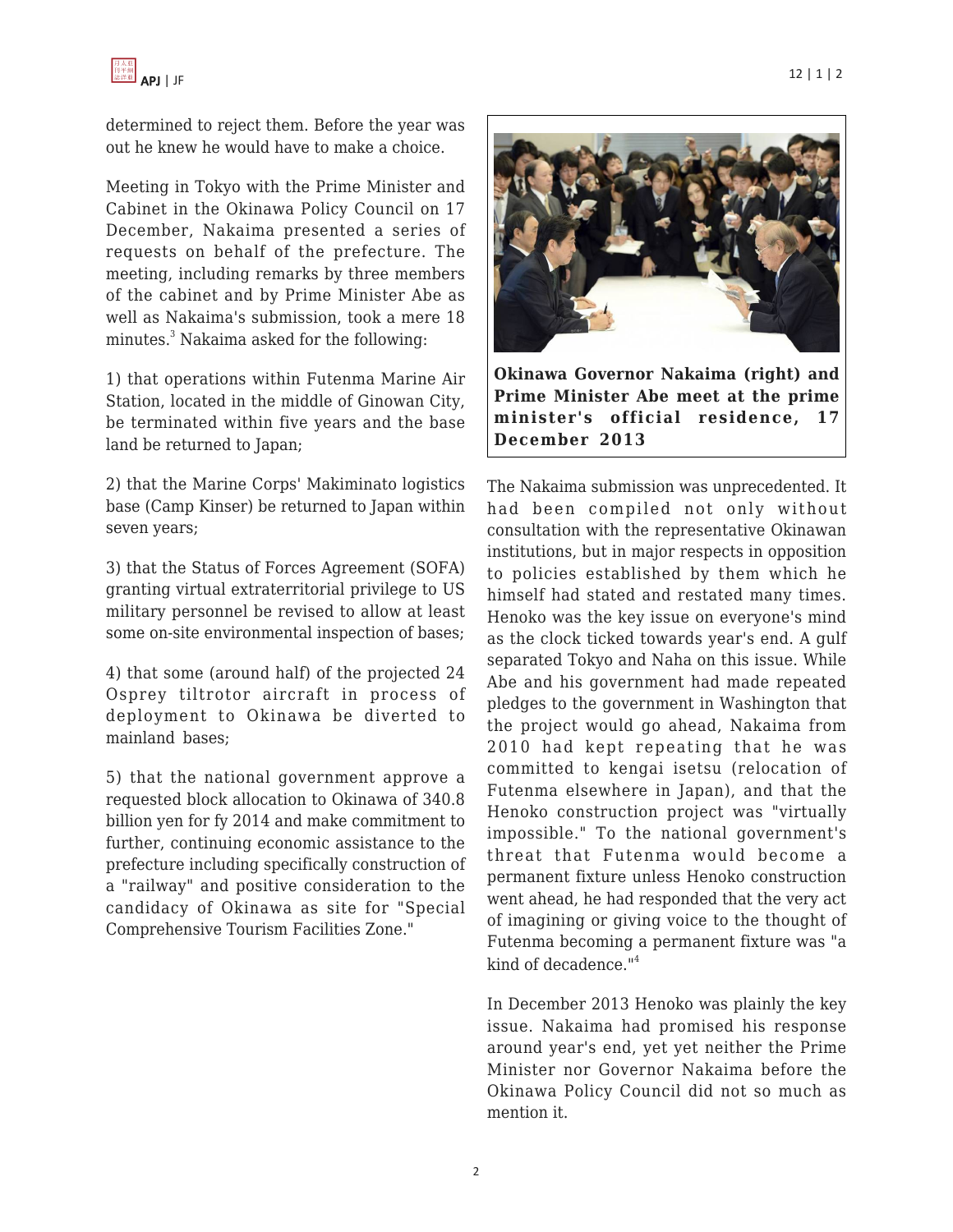However, it is also the case that not once, even at the high point of the Kempakusho mobilization in January, did Nakaima explicitly say that he actually opposed, or would forbid, construction at Henoko. Nor had he participated in the Kempakusho or sat on the platform of the mass meetings that led to it. In retrospect he seems to chosen equivocation, appearing to side with the base opponents in order to gain their political support but leaving open a path to turn against them when the time was right.

The Futenma problem had vexed Okinawa for decades. Return of the base within five to seven years (i.e., by 2002) had been first promised by the two governments in 1996, a prospect steadily pushed back over subsequent years, first (in 2006) to 2014 and most recently (in April 2013) to "2023 or later."<sup>5</sup> Nakaima's "five year" request was thus in defiance of democratic process to the extent that it constituted a unilateral reversal of prefectural policy.

Furthermore, it was also the case that the request for Futenma return "within five years" was not something that the government of Japan could grant even it were so inclined. That was something only the government of the US could grant, and a Pentagon spokesperson immediately scotched any prospect of that happening by saying it was impossible.<sup>6</sup> A little later it was learned that the Government of Japan had in fact approached Washington in mid-November to try to secure agreement to the Nakaima agenda, i.e. before Nakaima actually sat at the Tokyo table to propose it, but been given a point-blank refusal. $^7$  In other words, what Nakaima was asking, and Prime Minister Abe appeared to be considering, was something Washington had already ruled out.

In that sense, the public performance that Abe and Nakaima participated in was not so much a negotiation as a theatrical performance, most likely according to a script written by the Chief Cabinet Secretary, Suga Yoshihide, for their performance,<sup>8</sup> and in the tradition of recent Okinawan history determined at crucial junctures by secret deals, lies, and manipulation on the part of the national government. While attention focused on the performances on the Tokyo stage, the real deals were done far from public scrutiny. It also seemed likely that Nakaima had checked into hospital in Tokyo for political as much as health reasons, wanting to closet himself with the Prime Minister and Chief Cabinet Secretary in order to work out a mutually satisfactory deal, in secrecy, free from the responsibility of having to answer to Okinawan opinion.

As for the Makiminato service area, it had been slated for partial return in 2013 and 2014 (one and two hectare sectors respectively) with its major parts (129 and 142 hectares) to revert in "2025 or later" and "2024 or later." For the base as a whole to be returned "in seven years" could only mean advancing the already planned date by about one year. Why Nakaima should have chosen to make special reference to this, rather than, for example, Naha Port (56 hectares), whose return, first promised in 1974, had most recently been put back to "2028 or later" was not clear, but presumably the US forces had indicated a readiness to relinquish the one but not the other. In any case, whether Futenma or Makiminato, all "return" areas were conditional upon the readiness of new, substitute facilities. They were all "transfer and upgrade" rather than simply "return."

On the Osprey, the "All Okinawa" demand of the January Kempakusho had been clear: the Osprey was a threat and a nuisance, should never have been allowed in to Okinawa in the first place, and should be completely withdrawn. Yet what Nakaima presented as a request for "burden easing" amounted to statement of readiness to abandon the prefecture's formally stated position and to put up with 12 of the very objects that Okinawans had found most burdensome. Not only would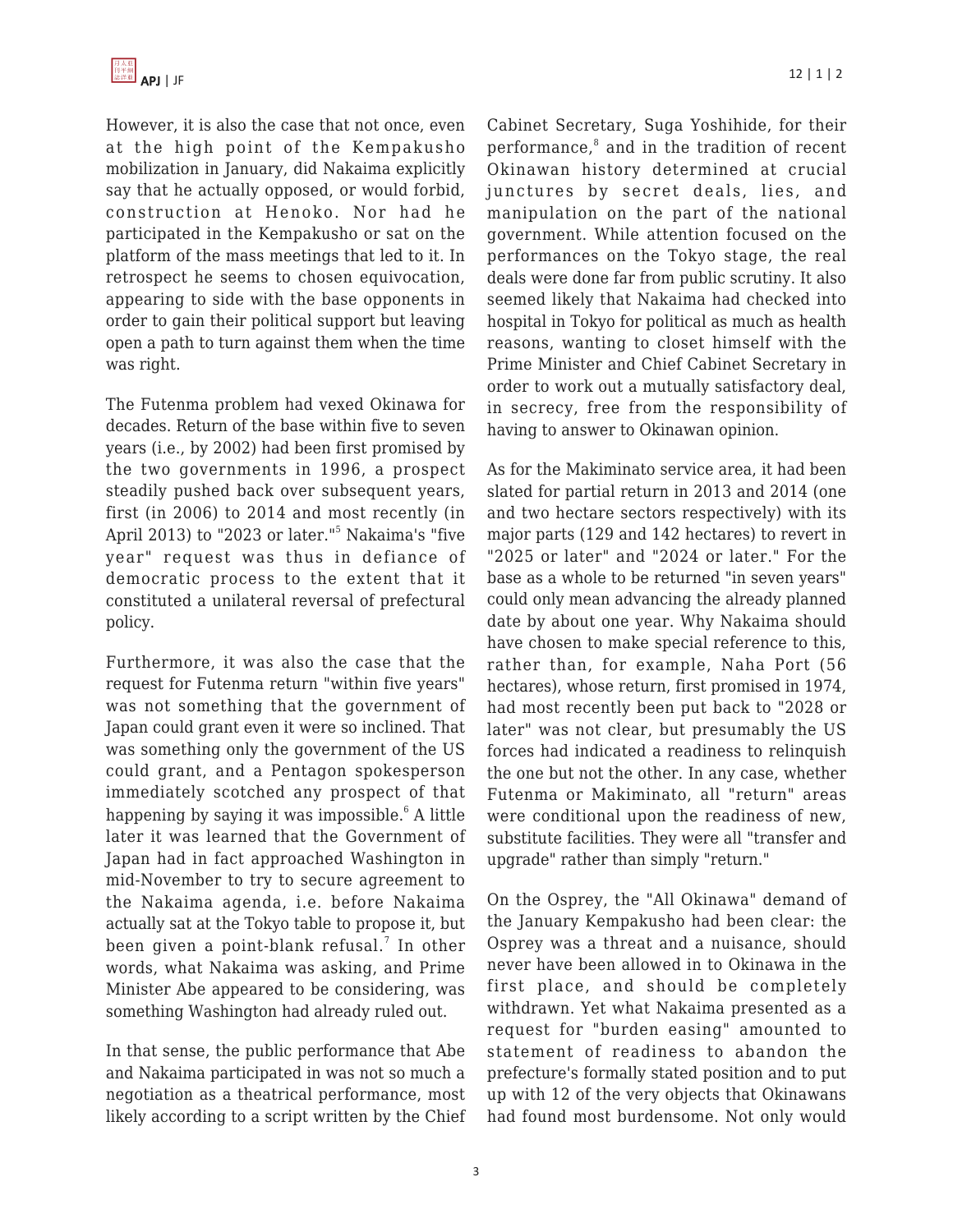the burden not be eased, it stood to be increased, since all that would be transferred was some of the training exercises, and since Japan's own Self Defense Forces were expected to start purchasing and deploying them in the near future.

Demand for the revision of SOFA, best understood as the statement of extraterritorial privilege enjoyed by US forces, has long been central to Okinawan protest. Nakaima himself had associated himself with the demand, commonly attaching the adjective "fundamental" (komponteki) to his call for revision. Before the Okinawa Policy Council, however, he deleted that word. Like his other requests, this too was something that the US had long resisted, insisting on its privileges, and even as Nakaima was ensconced in his Tokyo hospital, US authorities made clear once again that they would not countenance any revision. The same message issued from both the Pentagon and the State Department.<sup>9</sup> As the State Department's Marie Harf put it, the United States "has not agreed to and will not consider" opening SOFA to renegotiation.<sup>10</sup> As soon became clear, all that was under consideration as of 2013 was a discussion on a possible supplemental agreement, of the kind agreed with South Korea in 2001, under which Okinawan authorities might be given some base access for environmental inspection purposes. Even that seemed unlikely to impinge on the US's final, discretionary power or to soften its refusal to compensate for environmental damage caused by decades of lands subjection to military usage.  $11$ 

The matter of requested financial support is further discussed below. The request for a "railway" was notable for his coining the strange term tekkido (lit: "iron rail line") rather than the common term tetsudo, and for the lack of reference to any existing prefectural study or policy or to where any such train might run. At his meeting with the Prime Minister a week later, however, Nakaima referred to this as a "North-South" project, presumably linking Nago to the capital, Naha. <sup>12</sup> Such a scheme has periodically emerged in the past, usually when an important election is forthcoming in Nago City, vanishing from the screen once the election was over.

The "Special Comprehensive Tourism Facilities Zone" may be understood as a slightly veiled reference to the project for a casino. A highpowered group within the National Diet is expected to present a bill within the coming session of 2014 to make possible a Japanese casino and since both Prime Minister Abe and Deputy Prime Minister Aso are "senior advisers" to the group, Nakaima was seeking their backing to have Okinawa chosen as the, or a, preferred site as soon as the proscription on gambling could be removed.

The set of demands Nakaima presented was therefore neither substantial nor practicable, and promised little by way of "burden reduction." In presenting such a case to the Abe government "on behalf of the prefecture's 1.4 million people," without ever consulting or seeking the opinion of Okinawa's representative institutions, Nakaima was assuming the prerogatives of sovereign rather than the position of an elected and responsible official. That this might constitute a problem for Japanese democracy seemed to strike few observers outside of Okinawa itself.

## **Tokyo 25 December, Naha 27 December**

Just over a week later, on 25 December (Christmas Day), Nakaima, still in Tokyo, met again with Prime Minister Abe who delivered to him the government's response. Abe promised to set up working groups within the Ministry of Defense to look into possible reversion of Futenma and Makiminato, to divert some Osprey aircraft training to mainland Japan, and to open negotiations with the US towards an agreement that would make it possible for local governments in Okinawa to enter the US bases to investigate environmental conditions. In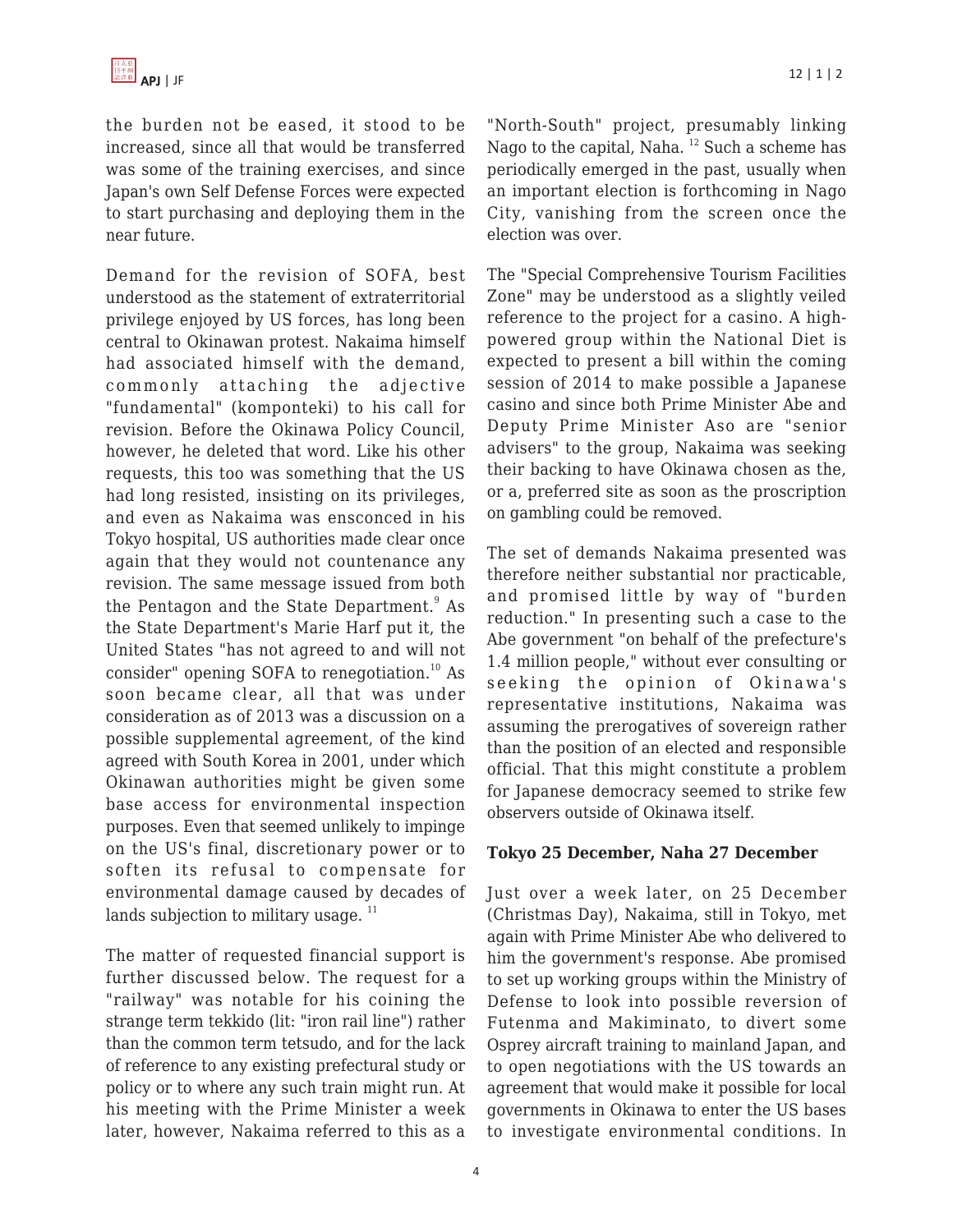financial terms, he agreed to provide 346 billion yen for FY 2014 (slightly more even than the 340.8 billion Nakaima had sought), and to continue the "special" arrangements for subsidizing Okinawa (over 300 billion yen, or approximately 2.9 billion, per year) up to 2021.<sup>13</sup>

Nakaima found these offers "amazing and splendid." The financial arrangements especially seemed to him to ensure "the best budgets ever in history." Departing the scene in high spirits, he shouted greetings to journalists to "have a nice vacation" and spoke of looking forward to the New Year. The illness that had afflicted him on arrival in Tokyo just over a week earlier seemed gone.

Two days later, in Naha, he made the expected announcement on Henoko. He would approve the request to commence reclamation of the seas in order to begin work on construction of the new facilities for the Marine Corps. Between his early 2012 position, when he listed 175 major problems that led him to the view that it would be "impossible, by the environmental protection measures spelled out in the EI [environmental assessment] to maintain completely the preservation of people's livelihood and the natural environment," and the position he now adopted that "At this stage the government is taking all the measures it can to protect the environment. I have therefore judged that the application meets the standards set out under the Public Water Body Reclamation Act," lay a wide, unexplained gulf. $^{14}$ 



As noted above, the matters seemingly negotiated between Prime Minister and Governor had actually been under secret negotiation between the governments of Japan and the US since mid-November, with the Governor almost certainly kept informed, and the purport of those discussions, quite the contrary to the carefully orchestrated messages emanating from the Abe government's Tokyo theatre, was that there could be no "within five years" return of Futenma, no revision of SOFA, and that, far from a reduction in it, the Osprey deployment was to be substantially expanded, and extended to mainland Japan as well as Okinawa and by Japan's own Self Defense Forces as well as the Marine Corps.<sup>15</sup> In key respects, the Abe theatre presented a show that was diametrically at odds with reality.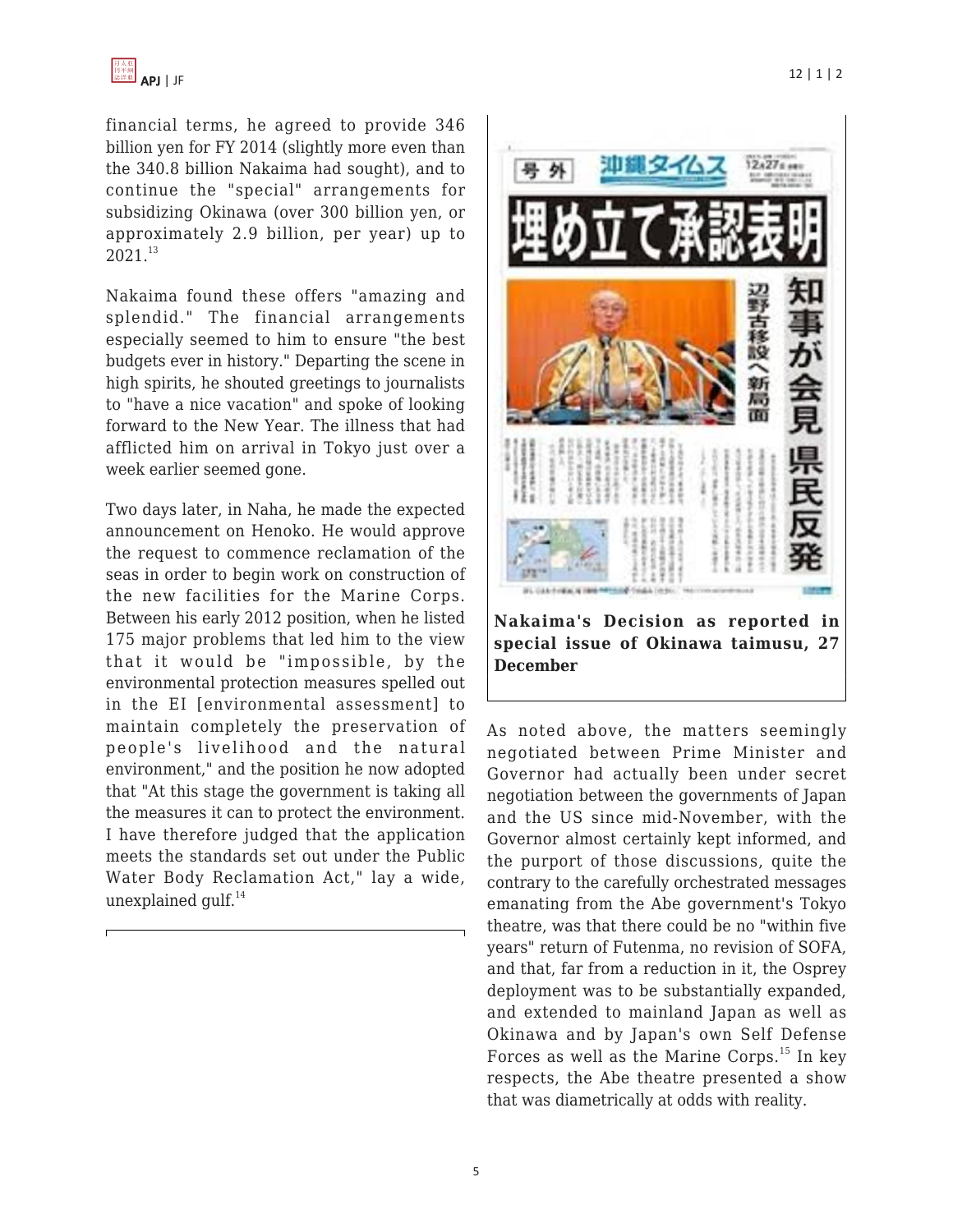Furthermore, virtually nobody believed Nakaima's protestations that there was no link between his negotiations with the national government on base and development issues and his deliberations on the matter of reclamation or believed it could be just by chance that the outcome of the one should have come just two days before announcement of his decision on the other. They saw the events of 25 and 27 December as a comprehensive deal in which Tokyo won consent to its base expansion program for the price of a few empty promises plus a slight increase in the block grant payment to the prefecture.

The "story" recounted by the national media basically followed the script prepared by Chief Cabinet Secretary Suga, merely reporting that a deal had been done and a long-unresolved problem at last "resolved," but in Okinawa it was quickly and widely seen as one more episode in the ongoing saga of official lies, deception, and discrimination against Okinawa on the part of the national government. For them, Abe's vague and unenforceable promises to "do his best" for base burden reduction, plus his apparent commitment to give generous financial aid to Okinawan development, persuaded few. Most asked skeptically why Nakaima had surrendered so much while securing so little in return, and called for investigation rather than celebration.

Nakaima's appearance of delighted astonishment and gratitude to the national government, as if Okinawa were being shown exceptional generosity, was disingenuous to say the least. It was also likely to convey to the country as a whole the impression that for Okinawa cash mattered above any anti-base principle. Yet despite the widespread impression of national generosity and Okinawan toughness of negotiation, setting aside "special" items (discussed below), Okinawa's grant increased for FY 2014 by roughly 15.3 per cent over FY 2013, having actually been cut by around 10 per cent over the fourteen-year period from 1999, while the rest of Japan had seen an increase of over 10 per cent.<sup>16</sup>

The figures were slanted by inclusion of two specific items: 30 billion yen towards construction of a second runway for Naha Airport and 19.8 billion for the further development of Okinawa Institute of Science and Technology (OIST, established 2001). Nakaima's business backers welcomed the prospect of massive reclamation works just over one kilometer offshore from Naha City (a 2,700 metre runway on a 160 hectare site) continuing for around 7 years, costing an estimated 198 billion in total, and merging with the even greater reclamation works anticipated on the Henoko site. Yet the airport is national, not prefectural. Already in 2010 Naha Airport was ranked  $5<sup>th</sup>$  busiest in the country (after Haneda, Narita, New Chitose, and Fukuoka) and it had long been recognized that its single runway would become a serious bottleneck. Construction of a second runway was to have commenced in 2014 anyway, under Ministry of Land, Infrastructure, and Transport, budgeted long before the Nakaima-Abe December 2013 meetings.<sup>17</sup> Nakaima himself had attempted to have the second runway funding detached from the prefectural grant, but Abe had declined, retaining it as valuable leverage to extract Okinawa's submission to his base agenda. $^{18}$ 

Furthermore, Naha Airport is a joint civilmilitary facility and much of the need for expansion arises from steady increase in use by Air Self-Defense Force F 15s. The Abe government commitment to step up military operations in Okinawa as part of the confrontation with China meant that Naha Airport had to be expanded, irrespective of "Asian hub" civil airport plans.<sup>19</sup> Civic and environmental groups objected to the Abe government's insistence on linking civil and military projects, speculated that the new runway might turn out to be exclusively for the SDF, and suggested that the need for Asian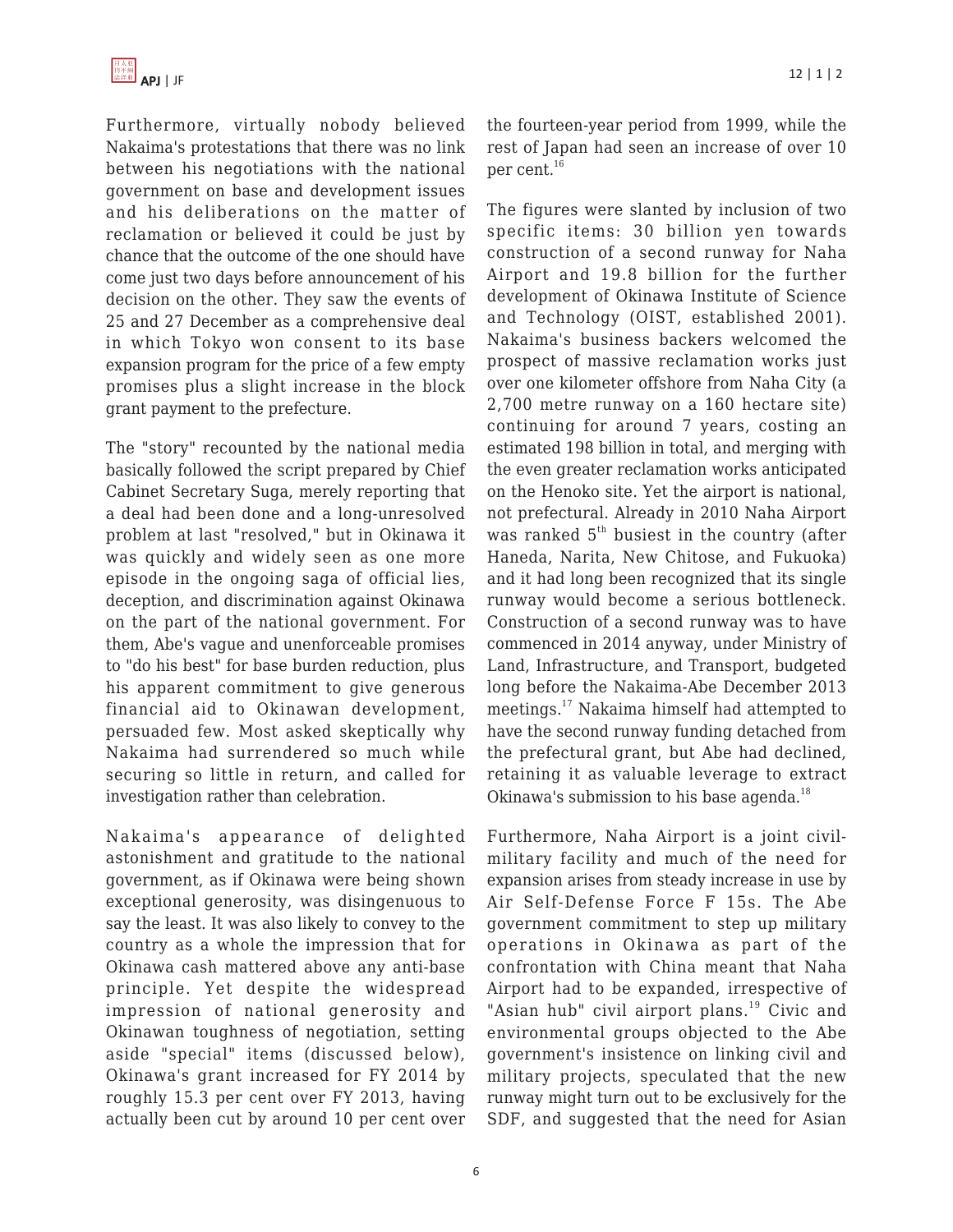

"hub" purposes could be met by simply cutting back on military use.<sup>20</sup>

As for OIST, it too was a national institution and in the normal bureaucratic process its funding would have been appropriated directly through the ministries of education, science and technology. Having set it up in 2001, irrespective of the prefecture's stance on the base issues the state was bound to have continued funding it, and the suggestion that such funds were somehow discretionary was misleading.

In any case, none of Abe's December promises had any binding force, even in case of the unlikely event of his continuing in government to the end of the nine-year term for which he had made the financial commitments.

#### **Governor vs. Okinawa?**

The contrast between the Okinawan missions to Tokyo in January and December of 2013 was stark. Where the unprecedentedly representative Kempakusho delegation of January was ignored in the national political and media worlds, and its members abused in the streets of Tokyo in January, 11 months later the Governor was widely acclaimed, nationally and internationally, for negating the prefecture's formally defined democratic stance.

Some, especially in Tokyo, might argue that the Governor's reversal of stance on Henoko merely reflected a realistic shift by Okinawan society but the more common view in Okinawa itself was that on the eve of his retirement he was using the authority of his office to impose a view almost universally rejected in Okinawa.

There has actually been little to indicate significant softening of the united "all-Okinawa" opposition to Tokyo's designs for new base construction. In April, a prefecture-wide survey showed opinion running at 74.7 per cent against the Henoko project, only 15 per cent in favour, and the figure for Nago City, the location of the Henoko site, virtually the same: 77.3 per cent against to 18.8 in favour.<sup>21</sup> At the end of the year, another survey, as the national campaign to shift Okinawan opinion reached a peak, found that still 64 per cent of Okinawans believed that Nakaima should not submit to the request for the reclamation; only 22 per cent were in favour of his doing so. $22$  After announcement of his decision, still 61 per cent did not support it and 72 per cent believed he had betrayed his pledges to the Okinawan people.<sup>23</sup>

Such figures suggest a gradual and slight attrition under consistent Tokyo pressure, a process that gathered some momentum late in the year when the LDP subverted "all Okinawa" by reversing its position and surrendering to national discipline. It is also clear, however, that the Tokyo theatre had persuaded few. A majority remained opposed to Tokyo's designs, opposed to the Governor's submission, and opposed to any new base being constructed in Okinawa. Many saw his stance as degrading and humiliating, or even as a repeat of the humiliation Okinawa suffered under the "punishment official" sent to supervise the incorporation of the islands into the nation state in 1879.

As a Ryukyu shimpo editorial put it on 28 December,

> "Nakaima's decision to ignore the Okinawan people's opposition to the Henoko relocation has significantly wounded their dignity.

> His decision to effectively revoke the application in Okinawa of universal values such as freedom, democracy and respect for basic human rights that the United States and Japan trumpet is humiliating. By rights he should have pointed out the double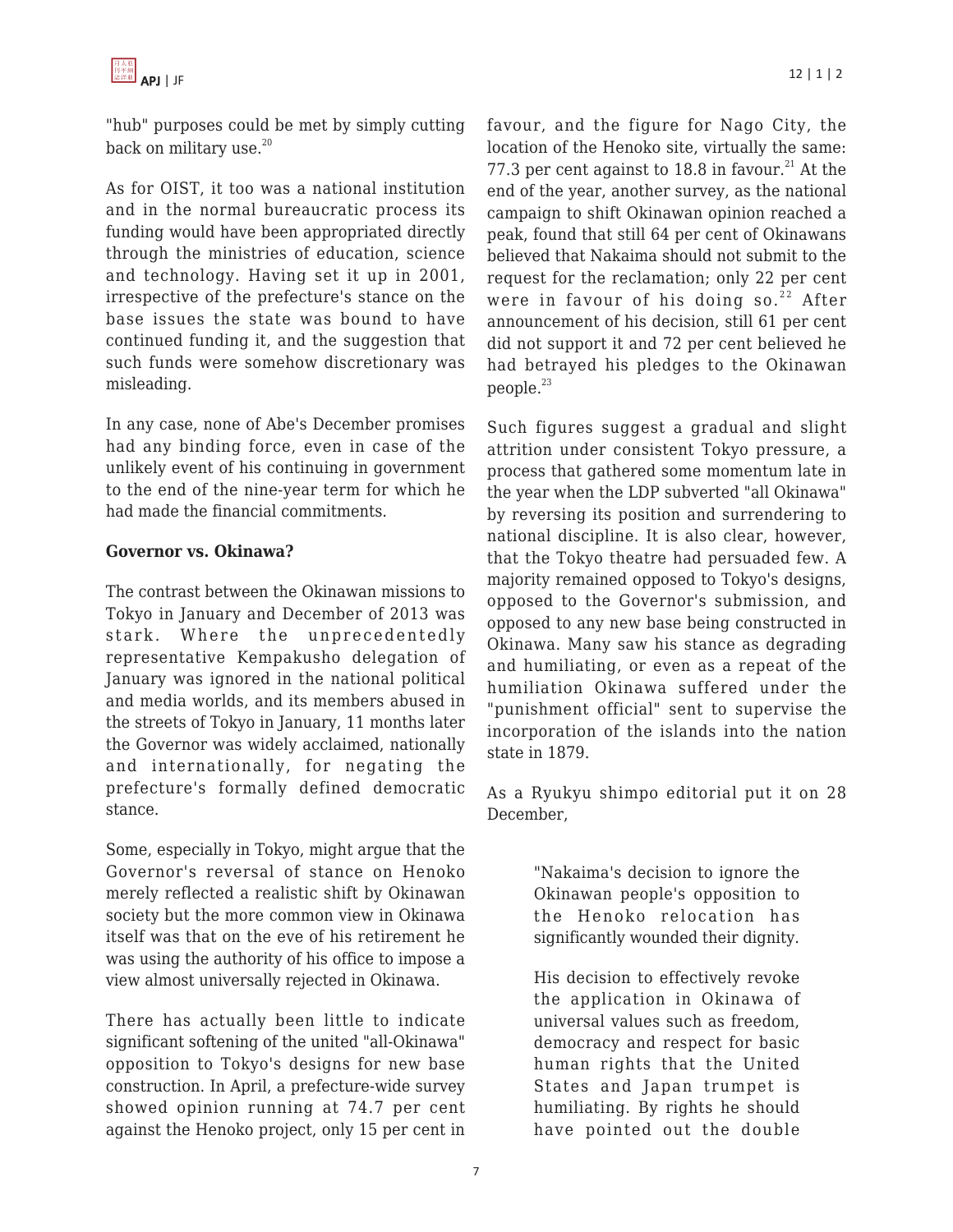standards of the US and Japanese governments, and called for democracy to be applied in Okinawa as well….

Nakaima's ravings essentially approve the US and Japanese governments turning Okinawa into a military fortress. This is an act of sacrilege not only towards the Okinawans alive now, but also to those who died in the war, and to the generations yet to come. It is a crime of historic proportions…. He must resign."24

Even among conservative organizations and individuals anger at the sequence of events beginning with the surrender of the Okinawan chapter of the LDP at the end of November was widespread. The president of the LDP's Okinawa chapter, Onaga Masatoshi, resigned in protest at his organization's submission. An adviser to the organization and former president of the Prefectural Assembly, Nakazato Toshinobu, also resigned, criticizing the government for enforcing "conversion" on national Diet members, and saying "surrender to Yamato (mainland Japan) on this issue would make Okinawa forever an island of bases."<sup>25</sup> Onaga Takeshi, mayor of Naha, leader of the January "all-Okinawa" delegation to Tokyo and a key power broker in Okinawan conservative circles, warned of the mobilization of all its resources by the Japanese state to crush Okinawa's unity but insisted that 70 per cent of Okinawans remained firm behind their January stance. $26$  For him, the national government's pressure amounted to "a threat to Okinawan identity."<sup>27</sup> Naha City Assembly adopted a unanimous resolution against the government for "ignoring, oppressing, dividing, enforcing, compelling" Okinawa. "There is no democracy in Okinawa," it insisted, and Okinawa should appeal to the Human Rights Committee of the United Nations against the intolerable discrimination it was subjected to. $28$  The Okinawan chapter of New Komeito, whose political support for LDP candidates at elections has long been crucial, refused to follow the LDP lead, calling instead on the Governor to "take a stand of which to be proud before history" by saying "No" to the national government.<sup>29</sup> Chairman Kinjo Tsutomu declared that

> "Around 80 per cent of Okinawans demand that Futenma be transferred out of the prefecture. A basic understanding as to why it has to be outside Okinawa, and why it cannot be Henoko, has taken shape. It is not the fault of he Okinawan people that Futenma becomes a fixture, but because of political negligence."<sup>30</sup>

Although Nakaima's 27 December announcement had some shock effect, available evidence suggests it might have alienated and divided his own support base at least as much as it split or weakened the anti-base movement. One hint of this was the publication of a survey of the responses to the Governor's decision on the part of the 41 heads of city, town, and village assemblies who had participated in the January "all-Okinawa" manifestations. Twelve were prepared to see his efforts in a positive light as opening a way to achieve return of Futenma "within five years," but a majority expressed grave doubts and regrets, believed that he owed the prefecture an explanation and doubted that the national government could be trusted to deliver on its promises. Overwhelmingly, they clung to the spirit of the Kempakusho. Despite some attrition, in other words, as the relentless combination of pressure and cajolery – sticks and carrots – took their toll and despite the natural inclination to follow the lead of the Governor, the majority opposition seemed to be holding firm, even in the relatively "elite," conservative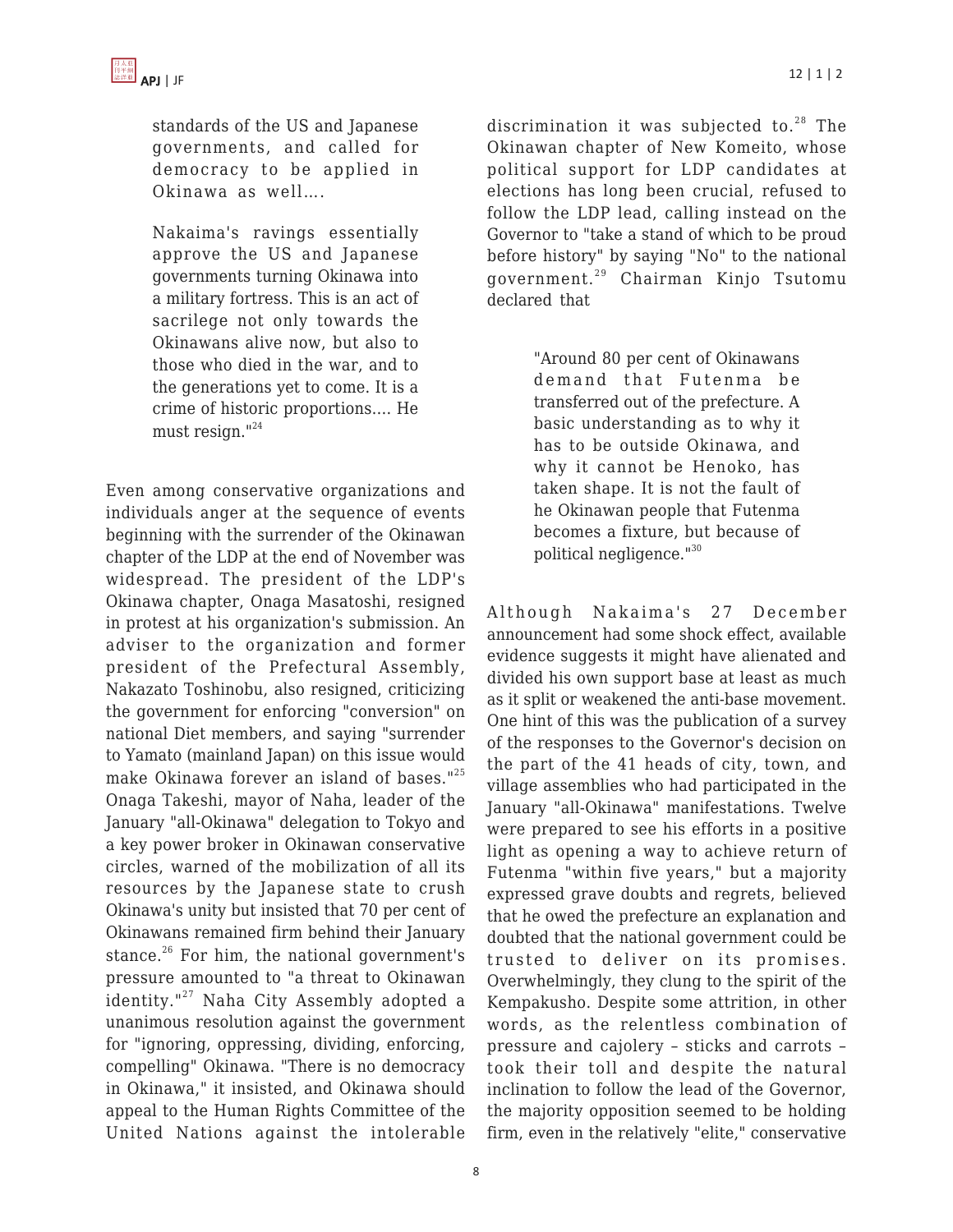

sector of Okinawan society.<sup>31</sup>

## **Tokyo vs. Nago**

Over the year from January 2013, however, the Abe government had repeatedly assured the United States that the Futenma replacement Facility would be constructed according to plan at Henoko. By year's end its efforts to bring Okinawa to heel had borne some fruit with the Governor's 27 December decision, yet that shift marked a moment in an ongoing struggle, not its resolution. Ahead lay potential legal challenge (including a possible resolution of lack of confidence in the Governor or a recall motion), court challenges to the legality of the procedures adopted by Tokyo, and undoubted political and social obstacles. Following the "victories" of its November and December stratagems, the national government had to concentrate on prefecture-wide pacification, paying particular attention to winning back the support of New Komeito. And most immediately it faced the problem of Nago City.

In the looming election, on 19 January 2014, for Nago City mayor, incumbent Inamine Susumu, elected in 2010 on an explicitly anti-base platform and maintaining a firm position of "no base to be constructed on sea or land in Nago City," confronts Suematsu Bunshin, a close associate of Governor Nakaima who now represents the explicitly pro-Henoko base construction position. Where Inamine had actually refused any base-related national government subsidies, Suematsu insisted the City could not develop without them. Abe and his government very much needed a Suematsu victory.

With the exception of the brief window of DPJ government under Hatoyama Yukio in 2009-2010, government after Tokyo government since 1997 has clung to the idea that Futenma should be replaced not returned, that the replacement had to be in Okinawa not elsewhere in Japan, and that within Okinawa it could only be in Henoko. For Abe and his associates, Inamine and Nago City constitute a kind of last redoubt, which absolutely must be defeated. The fact that Nago City had rejected Tokyo's subsidy as inducing a dependent mentality that actually impeded development and that it seemed to be having some success in charting an alternative, self-generated or autochthonous path, made it the more urgent in Tokyo eyes that control over it be reestablished. $32$ 

No town or city in modern Japan has ever faced anything like the pressure that Nago City has faced, or accomplished such effective resistance for so long. Nago citizens have borne the pressure of the base project ever since it was first announced in 1996, rejecting it by plebiscite in 1997 only to have the then mayor overturn the result and recommend the project go ahead. Since then, they have thwarted it determinedly through the term of 11 Prime Ministers, 3 Governors, and 4 Nago City mayors.

For his 2014 election campaign, Inamine and his Nago City (population: 61,000) citizen backers face the full power and resources of the Japanese nation state (and its American backer). The stakes could not be higher, the contestants more unequal, the outcome more uncertain.

## **Author**

Gavan McCormack is an emeritus professor of Australian National University and coordinator of The Asia-Pacific Journal. He is co-author with Satoko Oka Norimatsu of [Resistant Islands:](http://www.amazon.com/dp/1442215623?tag=theasipacjo0b-20) [Okinawa Confronts Japan and the United States](http://www.amazon.com/dp/1442215623?tag=theasipacjo0b-20) (Rowman and Littlefield, 2012, Horitsu bunkasha, 2013)) and co-author with John Dower of the just published Tenkanki no Nihon e – Pax Americana ka Pax Asia ka (NHK Bukkusu, 2014).

Recommended citation:Gavan McCormack, "Bitter Soup For Okinawans - The Governor's Year-End Betrayal," The Asia-Pacific Journal,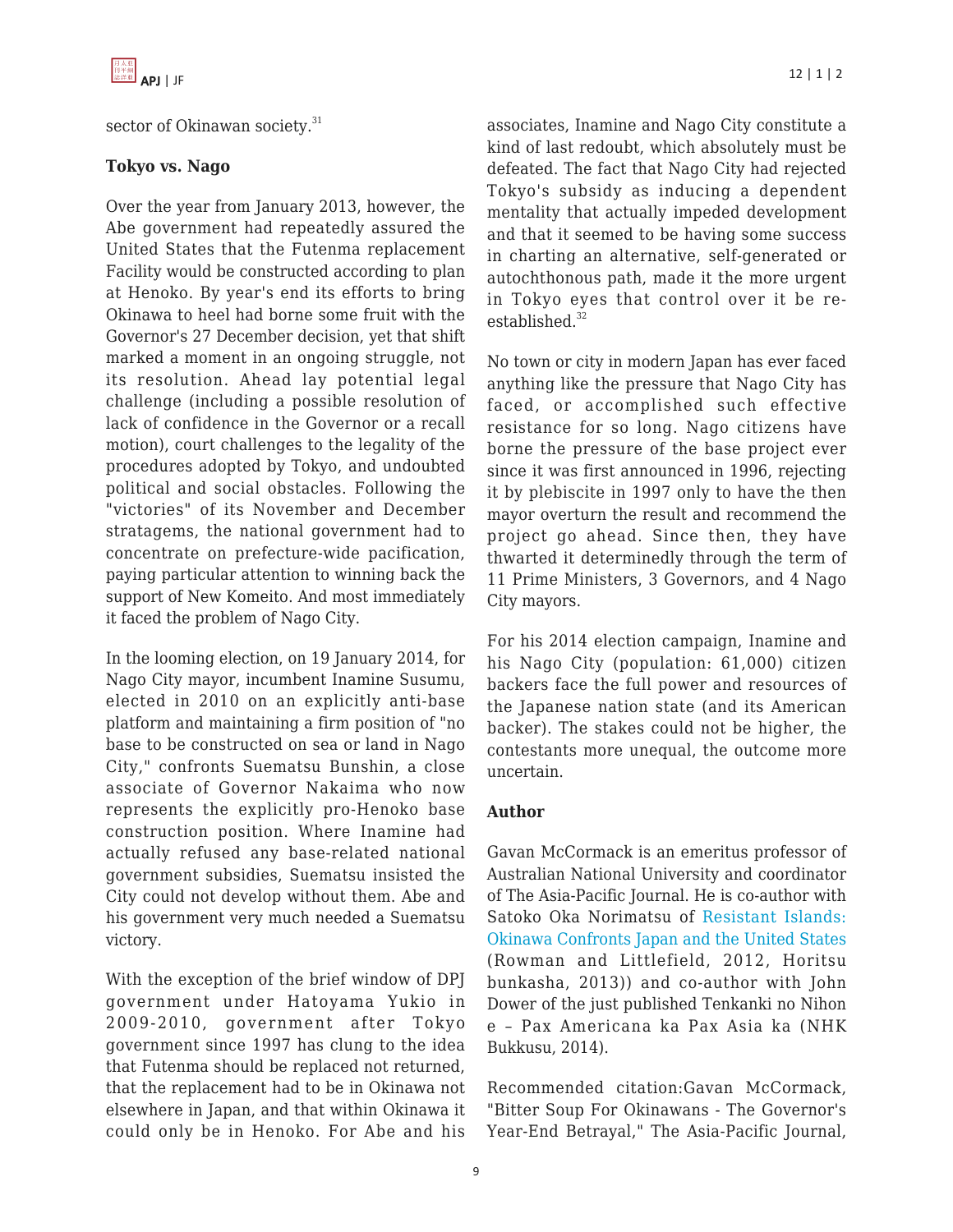Volume 12, Issue 1, No. 2, January 6, 2014.

# **Notes**

<sup>1</sup> "'Okinawa wa seijiteki shichikusa' Ota moto chiji ni kiku," Okinawa taimusu, 9 March 2013.

<sup>2</sup> ["Agaon Okinawa: Japan-Okinawa-US relations](https://apjjf.org/-Gavan-McCormack) [in a Time of Turmoil,](https://apjjf.org/-Gavan-McCormack)" The Asia-Pacific Journal – Japan Focus, 25 November 2013, and "'[Okinawa Again' - Okinawa Special Series - A](http://www.japanfocus.org/events/view/203/) [Postscript](http://www.japanfocus.org/events/view/203/)," The Asia-Pacific Journal – Japan Focus, 1 December 2013.

 $3$  The only publicly accessible record of this meeting appears to be the following, although it is exceedingly brief: Okinawa seisaku kyogikai, "[Giji gaiyo,](http://www8.cao.go.jp/okinawa/9/911.html/)" 17 December 2013. The details that follow, therefore, are compiled from Okinawan and national media sources.

4 Quoted in "'Kyo 'shonin hyomei' kengai koyaku hoki suru no ka," Okinawa taimusu, 27 December 2013.

5 "Consolidation Plan for Facilities and Areas in Okinawa," April 2013.

6 "Futenma teishi yokyu, kuchisaki no karayakusoku wa tsujnai," editorial, Ryukyu shimpo, 21 December 2013.

7 Heianna Sumio, "Bei Futenma 5 nen teishi kobamu, 11 gatsu kyokucho kyu kaigi," Okinawa taimusu, 1 January 2014.

8 Matsumoto Takeshi, "Henoko umetate shonin 'bundan' katan no omoi sekinin," Tokubetsu hyoron, Ryukyu shimpo, 27 December 2013.

9 A Pentagon spokesman commented, "We do not agree to any revision [of SOFA] and have no thought to begin negotiations about it hereafter," quoted in "Futenma teishi no yokyu, kuchisaki no kara yakusoku wa tsujinai," Ryukyu shimpo, 21 December 2013.

<sup>10</sup> Kyodo, "Japan mulls talks with US on earlier relocation of Futenma air base," Japan Times, 21 December 2013.

<sup>11</sup> See Sakurai Kunitoshi, "[Environmental](https://apjjf.org/-sakurai-kunitoshi/4038) [restoration of former US military bases in](https://apjjf.org/-sakurai-kunitoshi/4038) [Okinawa](https://apjjf.org/-sakurai-kunitoshi/4038)," The Asia-Pacific Journal – Japan Focus, 25 November 2013.

<sup>12</sup> Shusho kantei, "Nakaima Okinawa ken chiji to no mendan," 25 December 2013.

<sup>13</sup> For details: Shusho kantei, "Nakaima Okinawa ken chiji to no mendan," 25 December 2013.

<sup>14</sup> For the former, Gavan McCormack and Satoko Oka Norimatsu, Resistant Islands: Okinawa Confronts Japan and the United States, 2012, p. 163, and for the latter, "Chiji, Henoko umetate shonin, jinin ni genkyu sezu," Ryukyu shimpo, 28 December 2013.

<sup>15</sup> Heianna, op. cit.

<sup>16</sup> "'Kogu' wa insho sosaku da kichi kyoyo no seitoka yameyo," Ryukyu shimpo, 25 December 2013.

 $17$  Ibid. and Wikipedia for ranking details.

<sup>18</sup> "'Naha kuko umetate' kenen mo haramitsutsu aru," Okinawa taimusu, editorial, 21 September 2013.

<sup>19</sup> "Naha kuko F15, kassoro zosetsu de hiko 5000 kai zo," Okinawa taimusu, 21 September 2013.

 $20$  Ibid.

 $21$  "'Futenma' seron chosa" min-i o shimesu omoi suji da," Okinawa taimusu, 13 April 2013.

<sup>22</sup> "Henoko 'fushonin' 64%, umetate hantai tsuyoku," Okinawa taimusu, 17 December 2013.

 $23$  "Chiji shonin fushiji 61%, koyaku ihan 72%,